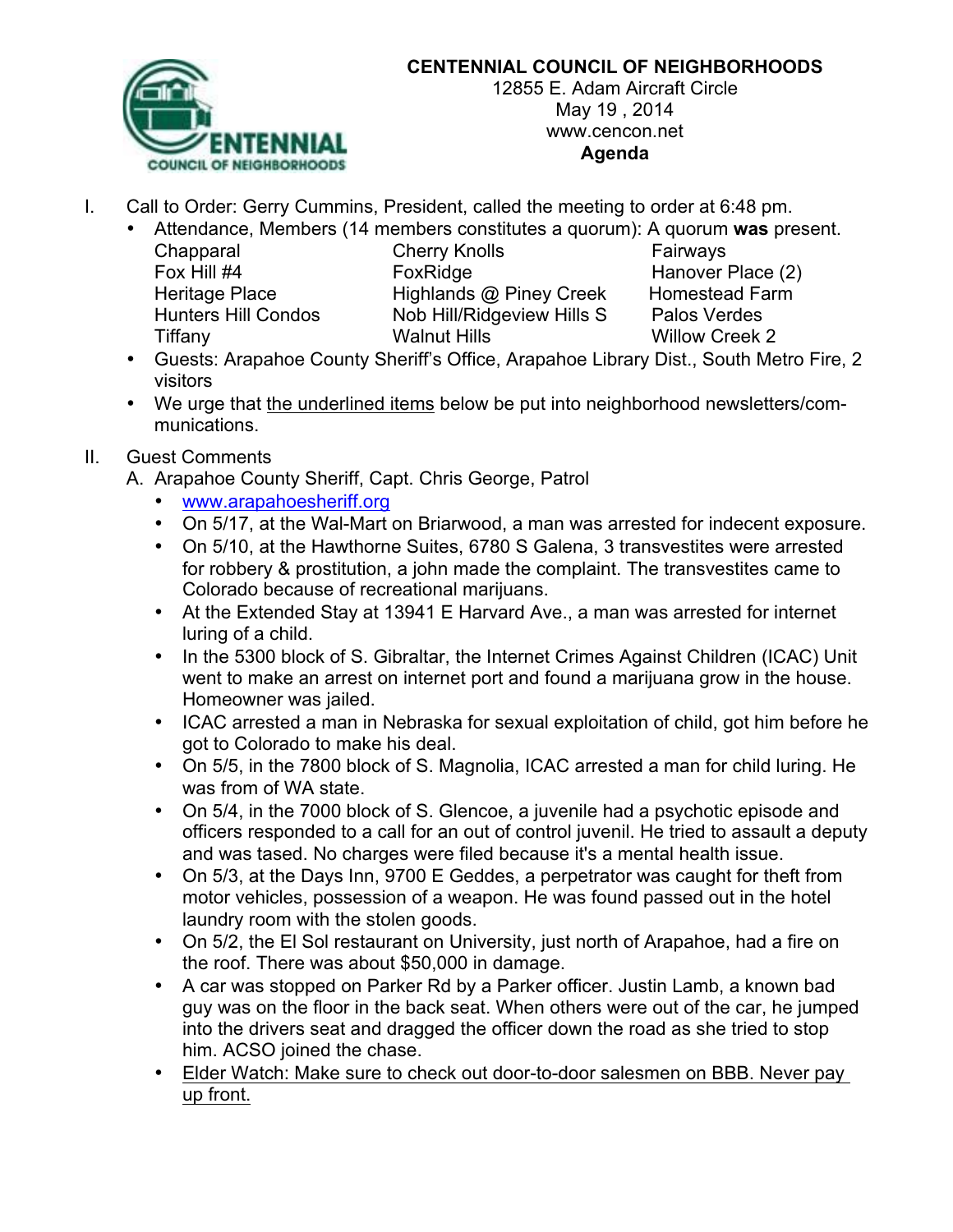- The County Sheriff's of CO distributed 31 scholarships, 1 went to a Centennial student.
- Drug Take Back Day was very successful but ACSO maintains a secure drug dropbox in the ACSO HQ. They can't take chemo drugs or liquids.
- Cummins: Last week, there was a very aggressive salesman selling cable hookups in my neighborhood. It appears he may have been trying to get into homes.
- Capt. George ended by urging people to email him to look into things that may concern you: cgeorge@arapahoegov.com
- B. Arapahoe Library District, Daisy Grice, Manager of Community Libraries
	- www.arapahoelibraries.org/
	- On 6/27 there will be a free outdoor concert at Smoky Hill Lib., 5pm, featuring the 6 Million Dollar Band. The band will rock the crowd with its performance of classic 80s music during this concert event. Local food trucks will be on site to satisfy food cravings, and concert goers are invited to bring lawn chairs for seating.
	- On 6/13 (11:30am, May Lib.) and again on 6/25 (6:30pm, Koelbel Lib.), ALD will sponsor an author event with Mary Taylor Young. In 2015, Rocky Mountain National Park will celebrate its centennial. Author Mary Taylor Young will share her newest book, *Rocky Mountain National Park: The First 100 Years*. Experience a photo journey from the past to the future, telling a story of the park, its mountains, homesteaders, adventurers, visionaries and visitors. Books will be available for purchase and signing.
	- Online registration for the Summer Reading Program is under way, which kicks off officially on June 7. Summer Reading serves more than 14,000 babies, toddlers, children and teens throughout the community with programs designed to promote literacy during the summer. Teens are invited to get a head start on summer reading at a preview party just for them on Fri., June 6 at May Lib. (4-6pm), Koelbel Lib. (3-7pm) and Smoky Hill Lib. (6-8 pm). Friends, food and fun for teens only!
	- GS Tr. 3387 (17  $4^{\text{th}}$  &  $5^{\text{th}}$  graders who meet at Smoky Hill Lib.) recently planned, promoted and led a children's book drive to benefit ALD. The book drive was initiated for the girls to earn their Girl Scout Bronze Award, which requires a troop to identify a need in the community and then work together to meet the need. More than 1,000 books were collected to sell in the Friends used book stores and in the annual sales. In addition to earning the Bronze Award for their hard work, the Girl Scout trooped gained the satisfaction of knowing the donation of children's books would benefit the libraries, as well as the community, for years to come
- C. Arapahoe Park & Rec District, DeLos Searle, Asst. District Manager was not present. • www.aprd.org
- D. Fire Districts: South Metro Fire, Becky O'Guin
	- www.cfpd.org, www.littletongov.org/fire, www.southmetro.org
	- Cunningham Fire: 3 Board members were elected in May. The EMS open house, 10-2 at sta. 3; new fire engine, 2 crews getting life saving awards; several fire agencies have new emergency plan. SMF is developing new fire fighting strategies because materials in newer housing are more petroleum based and burn hotter. There will shortly be a media day on this issue. They've received a \$15,000 grant to help with teen driving classes (scholarships). There are 5 internal candidates for fire chief to replace Mullin; they hope someone can be chosen by Aug. ACSO, Fire Explorers, and fire teams had a drill at Centennial Airport with a simulated plane crash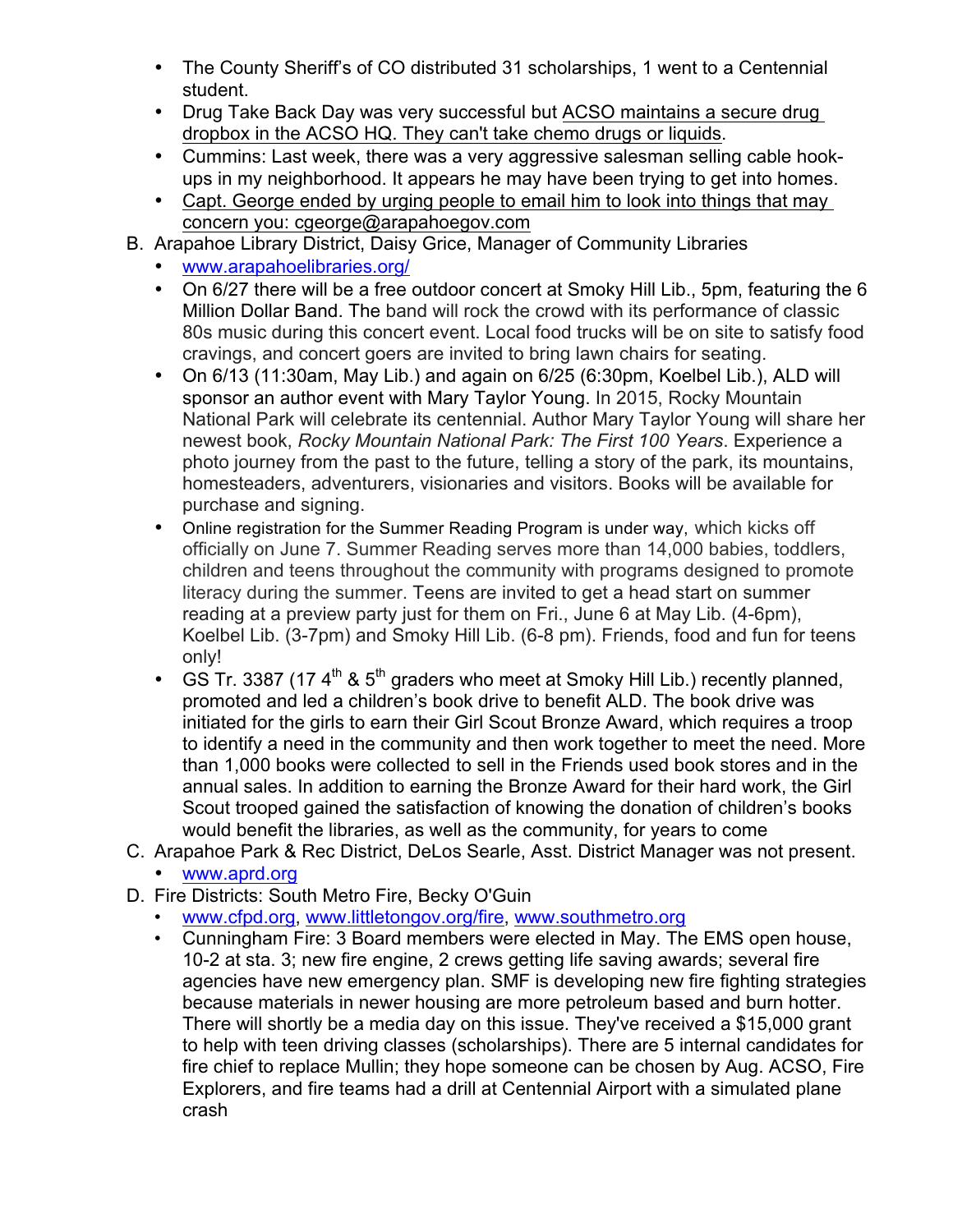- The Broken Arrow exercise went well. The Strike teams from 5 dept came together to address an large emergency event, e.g., forest fire, flood.
- Groth: Where can an HOA go to get a CPR class or demo. O'Guin: The South Metro Fire Foundation does classes. Check our website.
- E. South Suburban Park & Rec District, Teresa Cope, Communications Director was not present. Her report was emailed to Cummins.
	- www.SSPR.org
	- Buy a Gift card for Father's Day, the perfect Father's Day gift is accepted at most SSPRD facilities (not for food or beverages) and can be used for admissions, classes, pro shop items and more. Purchase gift cards at www.sspr.org and have it sent directly to Dad or others! Or send an E-Gift Card which works just like plastic gift cards and is delivered instantly upon purchase! Send them to you, or your friends and family! For more info: call the Registration Dept at 303-347-5999.
	- Adult Hockey Tournament, Fri Sun, June 6-8, Family Sports Ice Arena 6901 S Peoria St. Watch great games with great teams. Go to www.Pointstreak.com and search for SSAHL or South Suburban Adult Hockey league for times and days of games. For more information, contact Peter Hunt, peterh@sspr.org.
	- South Suburban teen acting troupe will give FREE performances of *The Dinosaur Play*. This is a fanciful tale set millions of years ago in the world of the dinosaurs. The shows are intended for young children, so bring a blanket or folding chair and watch as your kids are delighted by our energetic actors. For more information, call Debbie at 303-730-4612.
		- o Performances in 4 South Suburban parks:
		- o Tue., Jun 17, 10am Little Dry Creek Park, 6389 S Clermont Ct, Centennial
		- o Wed., Jun 18, 10am Puma Park, 7900 S Ogden Way, Centennial
		- o Thu, Jun 19, 10am Gallup Gardens, 6015 S Gallup St , Littleton
		- o Fri, Jun 20, 7pm Walnut Hills Elementary Amphitheater, 8195 E Costilla Bl., Centennial.
	- Youth & Adult Mini-Sprint TRYathlons is designed for youth and adults regardless of athletic ability or prior triathlon experience. Youth division is age 6-14; and Adult division is for ages 15+. The courses and distances were created to be achievable for all athletes. The philosophy behind the event is Completion rather than Competition. Registration opens at 6 am and there are staggered start times. For more information, go to the website or contact michellek@sspr.org or 303-483-7029**.**
		- o Sun., Jun 29, Cook Creek Pool, 8711 Lone Tree Pky & Sweetwater Park, Lone Tree
		- o Sat., Jul 12 at Goodson Recreation Center, 6315 S University Blvd and deKoevend Park,
	- BMX Olympic Day, Sun., Jun 29, 10am, County Line BMX, David A. Lorenz Regional Park, 8560 S. Colorado Blvd., 80126. For more information, contact Mindya@sspr.org
	- Free Ice Skating Exhibitions all summer, Fri., Jun 6, 13, 20, Jul 4, 18, 25, & Aug 1, 5:15-6:30pm, South Suburban Ice Arena on the South Rink, 6580 S Vine St, Centennial.
		- o These exhibitions feature skaters enrolled in our Summer Skating School programs at either South Suburban Ice Arena or Family Sports Center and give the skaters an opportunity to practice their routines in front of an audience as they prepare for competitions throughout the summer and for skating tests. For more information, contact Gerryl@sspr.org.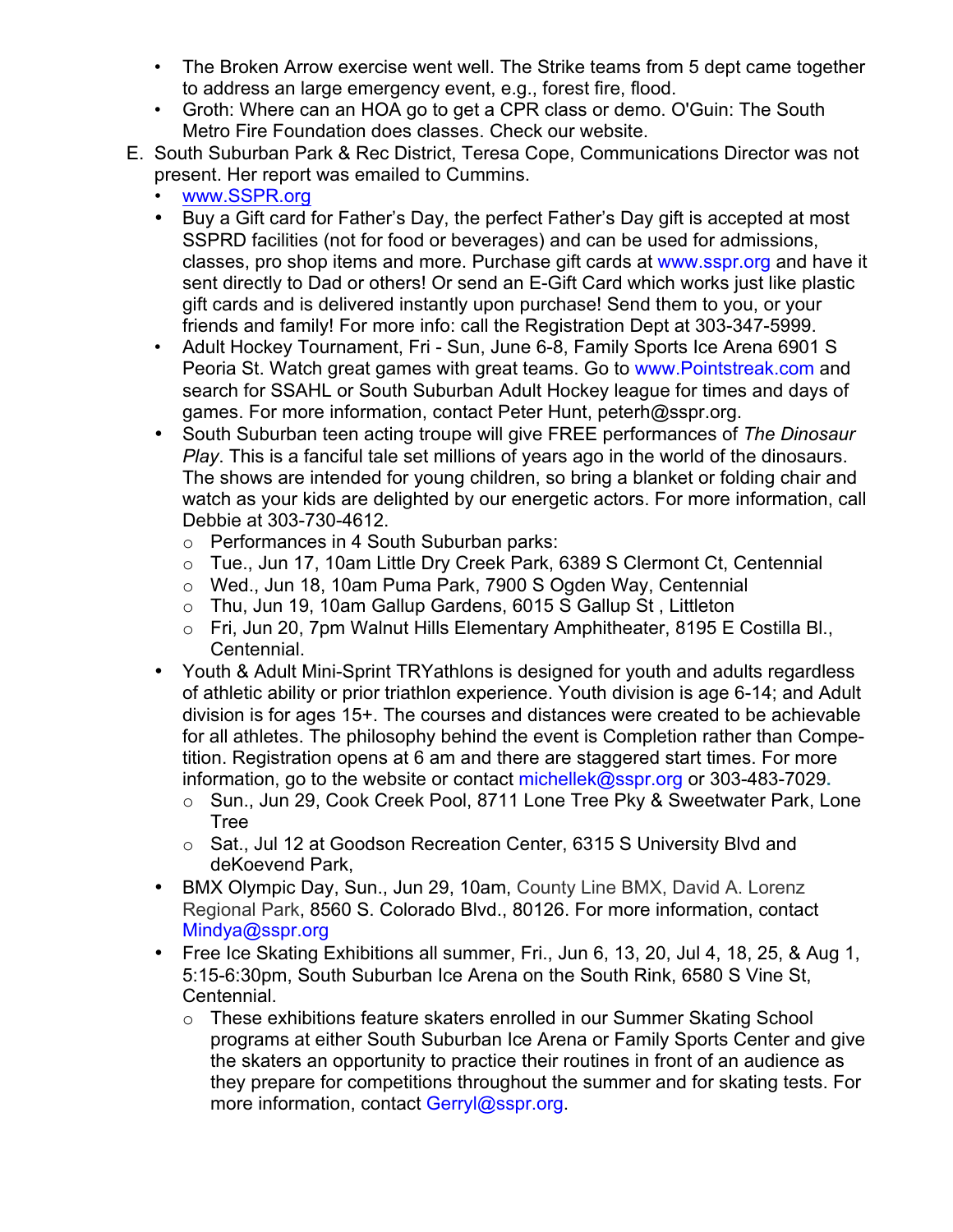- Summer Friday Evening Concerts & *Tantalizing Tastes*
	- o Tue., Jun 10, 6-8pm inside the Lone Tree Grill, Lone Tree Golf Club & Hotel, 9808 Sunningdale Blvd, Lone Tree, *June Tantalizing Tastes, Beer Edition*.
	- $\circ$  Every Friday, Jun 6 Sep 5, 6-8:30pm on the Patio at The Club at South Suburban Golf Course, 7900 S Colorado Blvd. presents live music and food and drink specials. Band schedule coming soon.
	- $\circ$  Free Every Friday, Jun 6 Sept. 5, 6-9pm on the Patio at the Lone Tree Grill, Lone Tree Golf Club & Hotel, 9808 Sunningdale Blvd, Lone Tree, includes food and drink specials. Enjoy live, local bands: June 6 Trip Wire; June 13 Joint Chiefs; June 20 Candlelight Guitar with Steve Blechschmidt; and June 27 Little Goose Band. For more information, contact Jayd@sspr.org.
- FREE Annual Flag Day Celebration/Ice Cream Social for all ages, welcome to this unique event that offers a better understanding of the importance of our national flag. Ice cream and a variety of yummy toppings will be served.
	- o Fri., Jun 13, 1-3 m, Buck Rec. Center, 2004 W. Powers Ave., Littleton, special entertainment provided by the Tip Top Tappers
	- o Tue., Jun 17-12:30-2:30pm, Sheridan Community Park, 3325 W Oxford Ave, Sheridan, special entertainment provided by Larry O'Connor the Piano Man.
	- o For more information, contact michellec@sspr.org
- F. City of Centennial: No City people could attend because of the Council meeting tonight: www.centennialco.gov
- III. What types of Business/Commercial Uses would be permitted in Cherry Knolls Shopping Center & other locations, Derek Holcomb, Senior Planner, Community Development Dept.
	- Clark Colony rezoning, this is property where Dayton ends at Costilla. It was bought by Mile Hi Auto Auctions for indoor auto auctions and is currently zoned A-1 in old Land Development Code. It needs to be rezoned to the new Code and, as such, it have better screening for outdoor storage. No discussion about this plan.
	- Cherry Knolls Shopping Center rezoning. Where the South Metro Chamber had been, the building is now vacant. The property owner is requesting that the property be rezoned to the new Land Development Code so that the empty building can have larger letters on its fascia. This whole shopping center was included in the Southglenn Subarea Plan and should it redevelop the buildings would be pulled to the street (University) with the parking in back. That is not part of the request at this time. There was discussion of this property and what might be happening now.
		- $\circ$  The City is beginning a series of expeditied rezonings, the effort to get all commercial properties rezoned to the new Land Development Code. Several property owners are requesting the rezoning ahead of the bulk that will be coming forward.
		- $\circ$  Cherry Knolls center is going to the Activity Center category meant for retail buildings. This zoning allows no drive-through restaurants, but does allow some drive through services, e.g., dry cleaners, up to 20% of a building could be residential (There really isn't any room for that use on this property.), current height max. is 50'. The whole center is included, but not the gas stations or the store at the south end. The gas station on the south might be a Chase bank, it's in the presubmittal stage.
	- Then came questions about some other areas.
	- Bain: The building on the southeast corner of University & Dry Creek, already under AC zoning, what's the story? Holcomb: We don't believe the new setbacks written into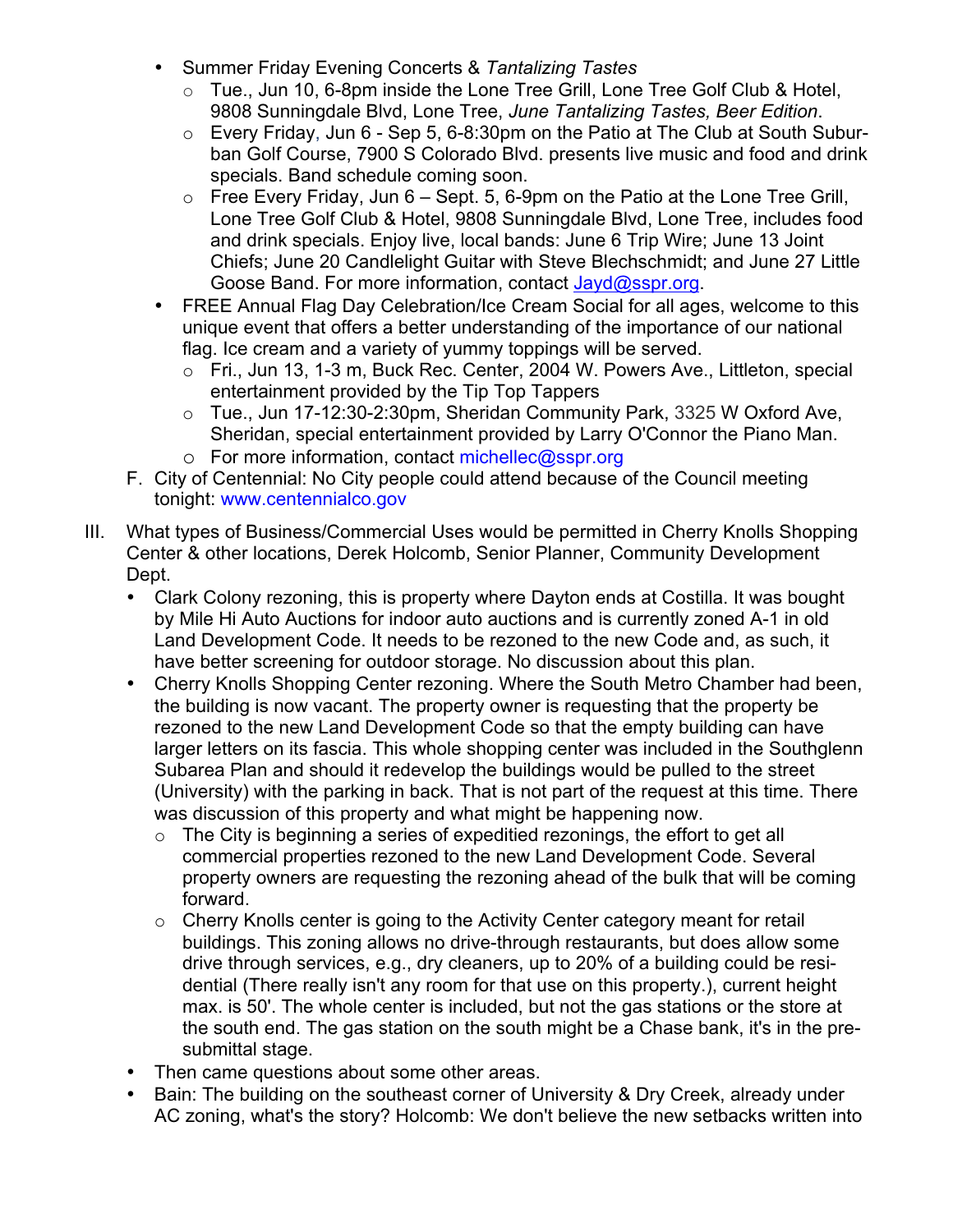the Code are adequate for major arterials. We're thinking they should be 25' with street trees, 10' landscaping, 10' sidewalk. The Planning & Zoning Commission and City Council will be looking at this change soon.

- Bain: At that corner the utilities are closer to the corner. That doesn't look good. Holcomb: There's supposed to be some large, feathery grasses to help hide.
- Bain: What's happening with Comcast property? Holcomb: The Comcast building area will be xpanding to south of building, they're working on sound attenuation.
- Cummins: What about the empty field alongside Comcast? Holcomg: There's a rumor that they wanted to do office buildings but nothing has come forward.
- Bain, should CenCON write a letter in support of sound attenuation on the new Comcast proposal?
- Bain: What happens when a developer wants to build in a flood plain? Holcomb: Many different organizations must give approval: SEMSWA, Urban Drainage and Flood Control, FEMA, Army Corp. of Engineers. There are allowances for parking or storage, but no buildings can be built on a flood plain.
- IV. HOA Forum: A time to discuss issues affecting your HOA & a time to share solutions.
	- No discussion
- V. CenCON Business
	- A. President's report, Gerry Cummins
	- Cummins distributed a brochure that CenCON had made for recruitment purposes.
	- A motion was made, seconded, and passed unanimously to reimburse Suhaka for the brochure printing, \$270.99. (Groth/Maurer)
	- B. First Vice President/Memberhip, David Schlatter
	- Schlatter downloaded the City's map of neighborhood associations and will begin to recruit.
	- He believes our programs should include some targetted information, i.e., SEMSWA last month.
	- ACSO Sheriff Dave Walcher is scheduled for the August meeting to talk about the Sheriff's budget.
	- Doerr: It's very important that associations know CenCON represents their interests.
	- C. Secretary, Andrea Suhaka
	- There were some corrections to April's minutes. Jerry Rhodes is the Cunningham Fire CHIEF, not Captain. Delete the sentence: " Schlatter: will do it by electronic voting." from item III, 5th bullet point.
	- A motion was made, seconded, and passed unanimously to approve the April minutes as amended. (Doerr/Green)
	- D. Treasurer's report, Henry Blum
		- Checking Account at Wells Fargo Bank, Smoky Hill Branch: Balance forward from 4/28/14 report \$3,393.69 Income: Dues deposited\* 90.00 Expenses: None 0.00 Account balance, 5/19/14 \$3,483.69
		- \* Members paying: Chapparal, Mira Vista, Monterey
- VI. 2<sup>nd</sup> Vice President, Plans, Ed Bain
	- Andrea Suhaka left the room for the plans discussion.
	- 1643 & 1663 E Dry Creek Pl.: Replat for the purpose of expanding the detached garage to secure a car collection, as well as add an attached garage to the home in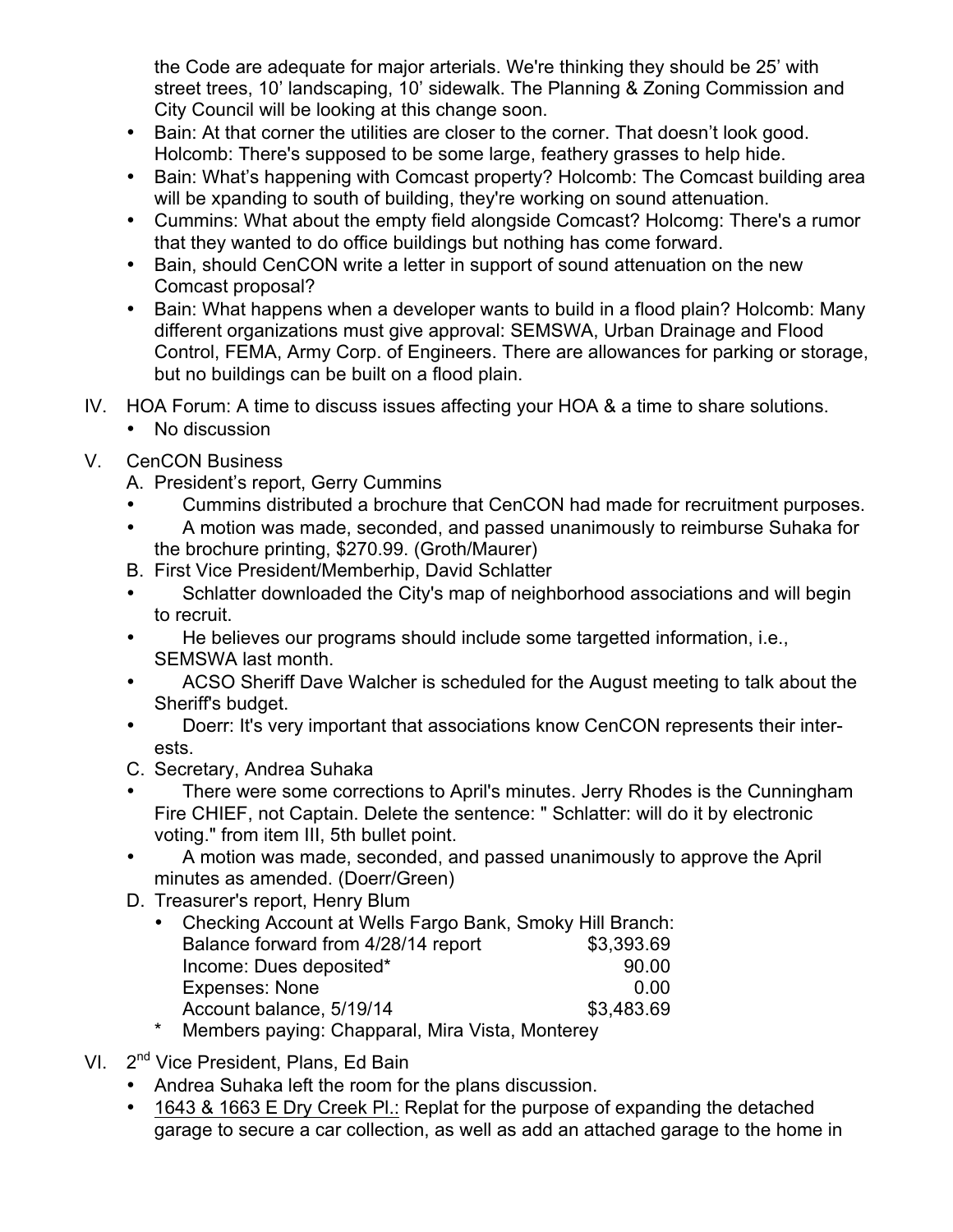the future. This location is a double lot with a wide driveway and initially served as the model home for this neighborhood.

- Wal-Mart Neighborhood Market, 16746 E Smoky Hill Rd.: Rezone from MU-PUD to General Commercial (CG) & Conditional Use Permit to allow for 24-hr use. Also to request a of a standard Traffic Study since no changes are being made to the site.
- Cherry Hills Assisted Living & Memory Care (CHAL), 6325 S University Blvd.: proposes to Plat the property as no plat exists for this location. This site currently shares the parking lot with Goodson Rec Center, seeks approval for a Site Plan. The facility would be comprised of 55 assisted living units and 30 memory care units. A portion of the existing structure sits in a 100-yr flood plain. The base of the new structure will be elevated over 6 ft, placing it outside both the 100-yr & 500-yr floodplain. The main floor of the new building will be 8 ft higher than the main level of the existing structure.
- Plan Comments will be found in a separate document.
- VII. Adjourn: Cummins adjourned the meeting at 9pm.

Minutes respectfully submitted by Andrea Suhaka, Secretary.

Please inform Andrea Suhaka at 303-770-0058 or standy@ecentral.com of changes in your CenCON Representative or Association President/Chair.

### **Next Scheduled Meeting – June 23, 2014**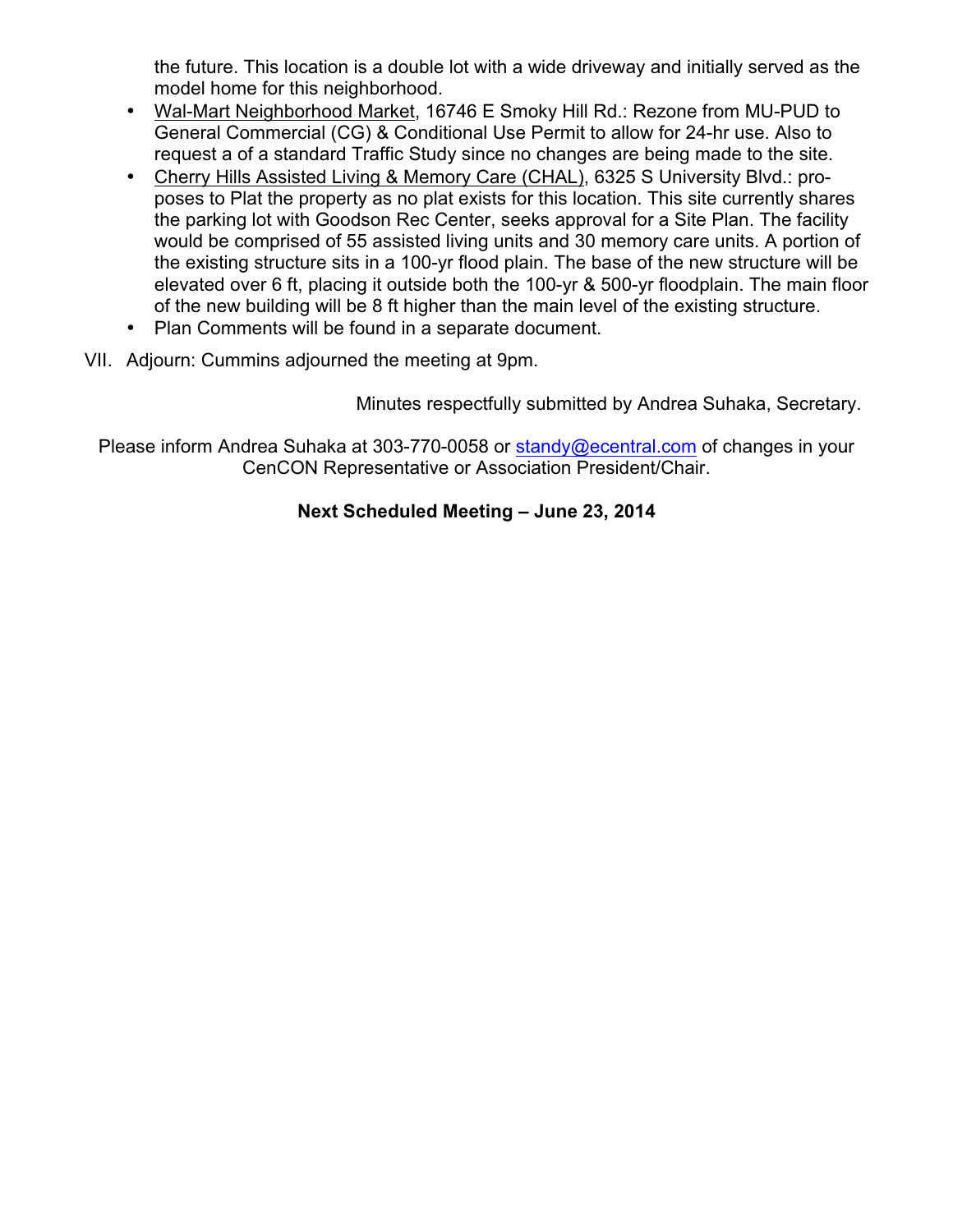

# Plan and Rezoning Request Discussion May 19, 2014

A. **Cherry Knolls Shopping Center & other locations**. Derek Holcomb, Senior Planner, Community Development Dept. presented and answered questions on type of business to be located within this area.

Activity Center rezoning, no fast food drive through, setbacks change, the size of sign lettering. This gas station at the south end is part of rezoning but they are not redeveloping. In presubmittal is a US bank, needs west and south side access. They would combine the access drive on the south.

Questions/Comments:

- 1. Southglenn Subarea Plan. Derek said they are looking at changing the current requirements for setbacks. The City is now looking at 25-feoo setback. City will not process any more until they figure this out.
- 2. At Dry Creek/University utilities boxes all at the corner. Xcel won't let you paint the boxes nor plant near to them, must be able to open the box.
- 3. There could be a drive through dry cleaner but with mixed use. The site is not very big, so drive-through type developments would be limited.
- B. **Private Residence Garage Expansion**. 1643 & 1663 E Dry Creek Pl.: Replat for the purpose of expanding the detached garage to secure a car collection, as well as add an attaced garage to the home in the future. This location is a double lot with a wide driveway and initially served as the model home for this neighborhood.

Questions/Comments:

- 1. Neighborhood Arapahoe Highlands
- 2. One neighbor relayed to Cummins, adding a garage would be better then existing with all the cars they have now. Currently the property is pretty junky.
- 3. Bain says we should think about how we respond. If CenCON says it is acceptable then what about that neighborhood' covenants. Arapahoe Highlands, has this been sent this review.
- 4. Concerns were brought up that if this is allowed will this enable other residents to do the same thing
- C. **Wal-Mart Neighborhood Market,** 16746 E Smoky Hill Rd.: Rezone from MU-PUD to General Commercial (CG) & Conditional Use Permit to allow for 24-hr use. Also a request to waive the standard Traffic Study since no changes are being made to the site.

Questions/Comments:

- 1. No comments from CenCON as they indicated that the Walmart has addressed neighborhood comments that were brought up in the community meetings
- D. **Cherry Hills Cherry Hills Assisted Living & Memory Care** (CHAL), 6325 S University Blvd.: proposal to Plat the property as no plat exists for this location. This site currently shares the parking lot with Goodson Rec Center, seeks approval for a Site Plan. The facility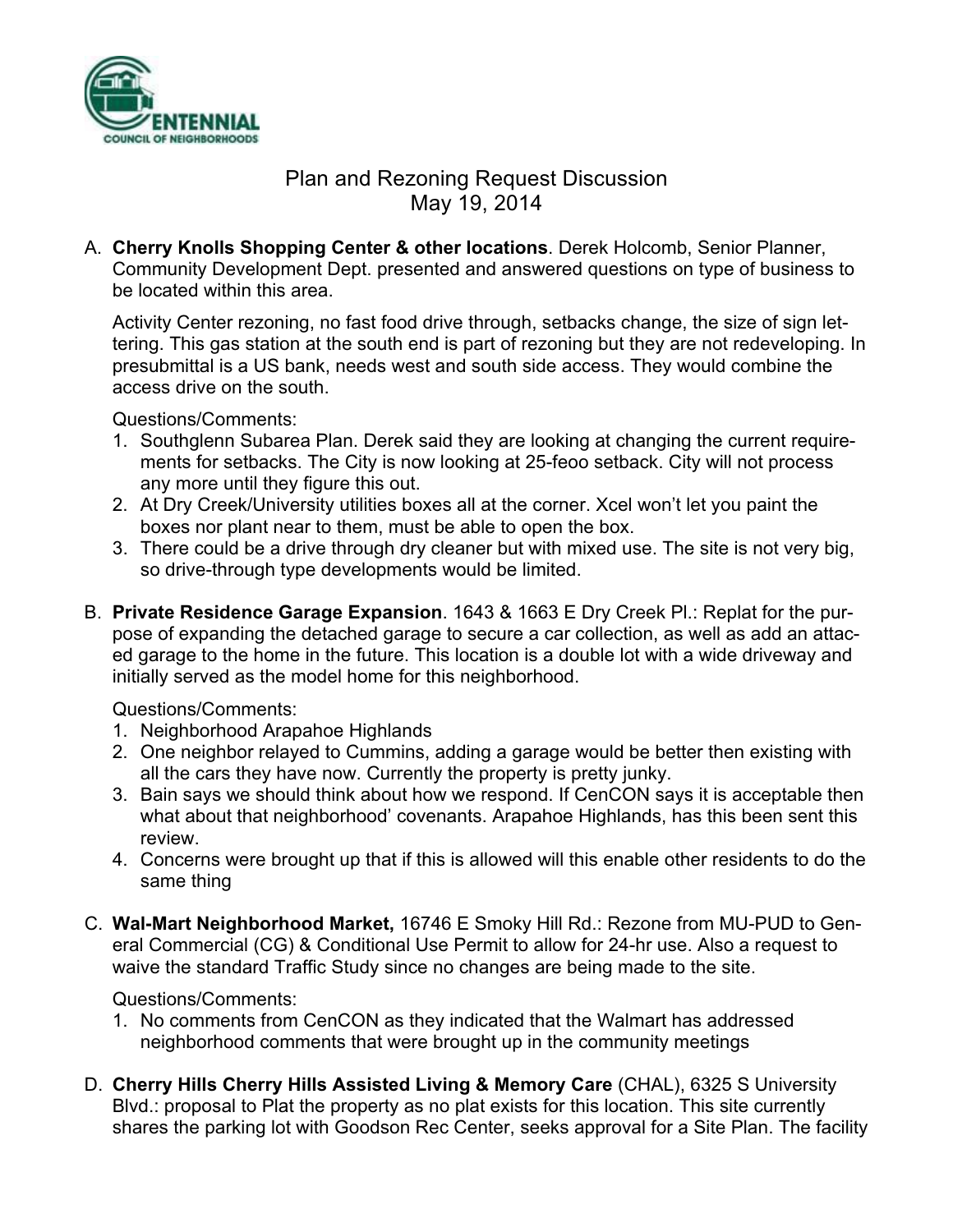would include 55 assisted living units and 30 memory care units. A portion of the existing structure sits in a 100-yr flood plain. The base of the new structure will be elevated over 6 ft, placing it outside both the 100-yr & 500-yr floodplain. The main floor of the new building will be 8 ft higher than the main level of the existing structure.

Questions/Comments:

- 1. The access into this area from University is very limited and the ped/bike trail crosses this street. Using this for different drivers may not be safe.
- 2. How does City go about changing FEMA flood plane when a potential development comes in wanting to change this. Approval has to have approval from SEMSA and other agencies.
- 3. It was asked of Derek what the zoning use is for this proposed area, which he replied public assembly use.
- 4. It was brought up that if this type of development moves forward, perhaps it could be smaller.
- 5. South Suburban Board of Directors Sue Rosser She felt that it would be best if South Suburban would request that the parking be addressed and if it was done to support both businesses then work with the developer using deKoevend Park's area for changing the flood plane. She asked that if CenCON would bring comments to the South Suburban board. Sue indicated that with the knoll removed from deKoevend Park, this would allow for more open areas. It would not be large enough for more fields.
- 4. David Shlatter, Palos Verdes CenCON representative, requested that CenCON take a vote and give how CenCON feels about this proposed development to the City. He indicated that CenCON does have that right to do that. Also, we should let the board at South Suburban know how CenCON sees this proposed development.
- 5. A vote was taken to send a letter to the City Community Development Dept. from Cen-CON indicating that a letter would be written outlining CenCON's concerns with this development. 12 votes indicated they would like to see a letter go to the City and two members said to follow the normal review process where we send our comments to the CD Dept..

Tammy Maurer indicated she would write the letter and send out for review. The predominant concerns at this time are parking, impact of the flood plane, and sewer line being right next to this building. This letter will be sent to South Suburban as well. We would add in the letter that CenCON would like to see comments from FEMA, SEM-SWA, Emergency services.

## E. **Prestige Pre School Academy** E. Dry Creek & Glencoe. Area would be fenced.

Questions/Comments:

- 1. Question as to the location of the access to this development from Dry Creek. indicated it would be at the light at Lifetime Fitness Center.
- 2. The neighborhood to the east had concerns about noise. The day care center would have their playground to the west of the building.
- 3. Wilson received comment from neighbors in this area. There have been concerns with having kids close to Dry Creek/Holly Street intersection. Derek said that per state licensing requirement, they will need to have a 6 foot fence to keep the kids contained. He also brought up that the traffic to the west at Colorado would be impacted as there would be more stopping at this light. Derek indicated that this had been looked at and they did not see any impacts form this size and type of development. The daycare will stagger schedules to avoid large traffic impacts and parking needs. Wilson asked if